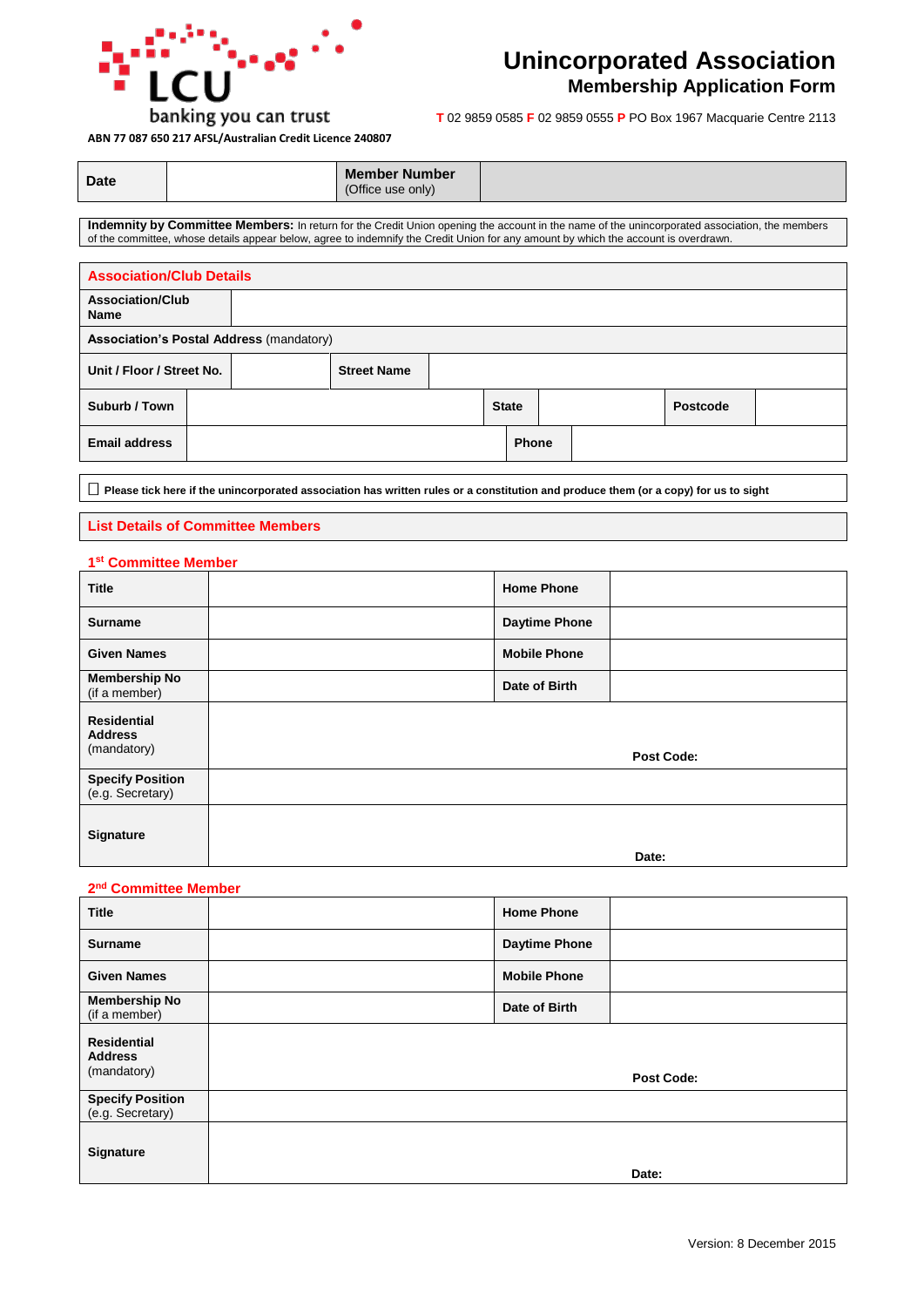#### **3 rd Committee Member**

| <b>Title</b>                                        | <b>Home Phone</b>    |                   |
|-----------------------------------------------------|----------------------|-------------------|
| <b>Surname</b>                                      | <b>Daytime Phone</b> |                   |
| <b>Given Names</b>                                  | <b>Mobile Phone</b>  |                   |
| <b>Membership No</b><br>(if a member)               | Date of Birth        |                   |
| <b>Residential</b><br><b>Address</b><br>(mandatory) |                      | <b>Post Code:</b> |
| <b>Specify Position</b><br>(e.g. Secretary)         |                      |                   |
| <b>Signature</b>                                    |                      | Date:             |

#### **4 th Committee Member**

| <b>Title</b>                                        | <b>Home Phone</b>    |                   |
|-----------------------------------------------------|----------------------|-------------------|
| <b>Surname</b>                                      | <b>Daytime Phone</b> |                   |
| <b>Given Names</b>                                  | <b>Mobile Phone</b>  |                   |
| <b>Membership No</b><br>(if a member)               | Date of Birth        |                   |
| <b>Residential</b><br><b>Address</b><br>(mandatory) |                      | <b>Post Code:</b> |
| <b>Specify Position</b><br>(e.g. Secretary)         |                      |                   |
| <b>Signature</b>                                    |                      | Date:             |

|                  | Unincorporated Association's Authorisation to Open Account                                                                                                                                                                                                                                                       |                           |                            |  |
|------------------|------------------------------------------------------------------------------------------------------------------------------------------------------------------------------------------------------------------------------------------------------------------------------------------------------------------|---------------------------|----------------------------|--|
|                  | The Committee of the unincorporated association resolved that:                                                                                                                                                                                                                                                   |                           |                            |  |
| 1.<br>2.<br>3.   | the association open an account with LCU.<br>the person(s) listed above are the association's office bearers who are authorised to open the account as<br>trustees for the association and to operate on the account<br>Where there are 2 or more signatories, the account signing authority will be as follows: |                           |                            |  |
|                  | Any One to Sign                                                                                                                                                                                                                                                                                                  | Any Two to Sign<br>$\Box$ | $\Box$ All parties to Sign |  |
| 4.               | [as the Association does not have written rules or constitutions, the committee confirms that the name of the                                                                                                                                                                                                    |                           |                            |  |
|                  |                                                                                                                                                                                                                                                                                                                  |                           |                            |  |
|                  | I confirm that this is a true copy of the resolution.                                                                                                                                                                                                                                                            |                           |                            |  |
| Yours faithfully |                                                                                                                                                                                                                                                                                                                  |                           |                            |  |
|                  | Chair of the Committee<br>Please print name                                                                                                                                                                                                                                                                      |                           |                            |  |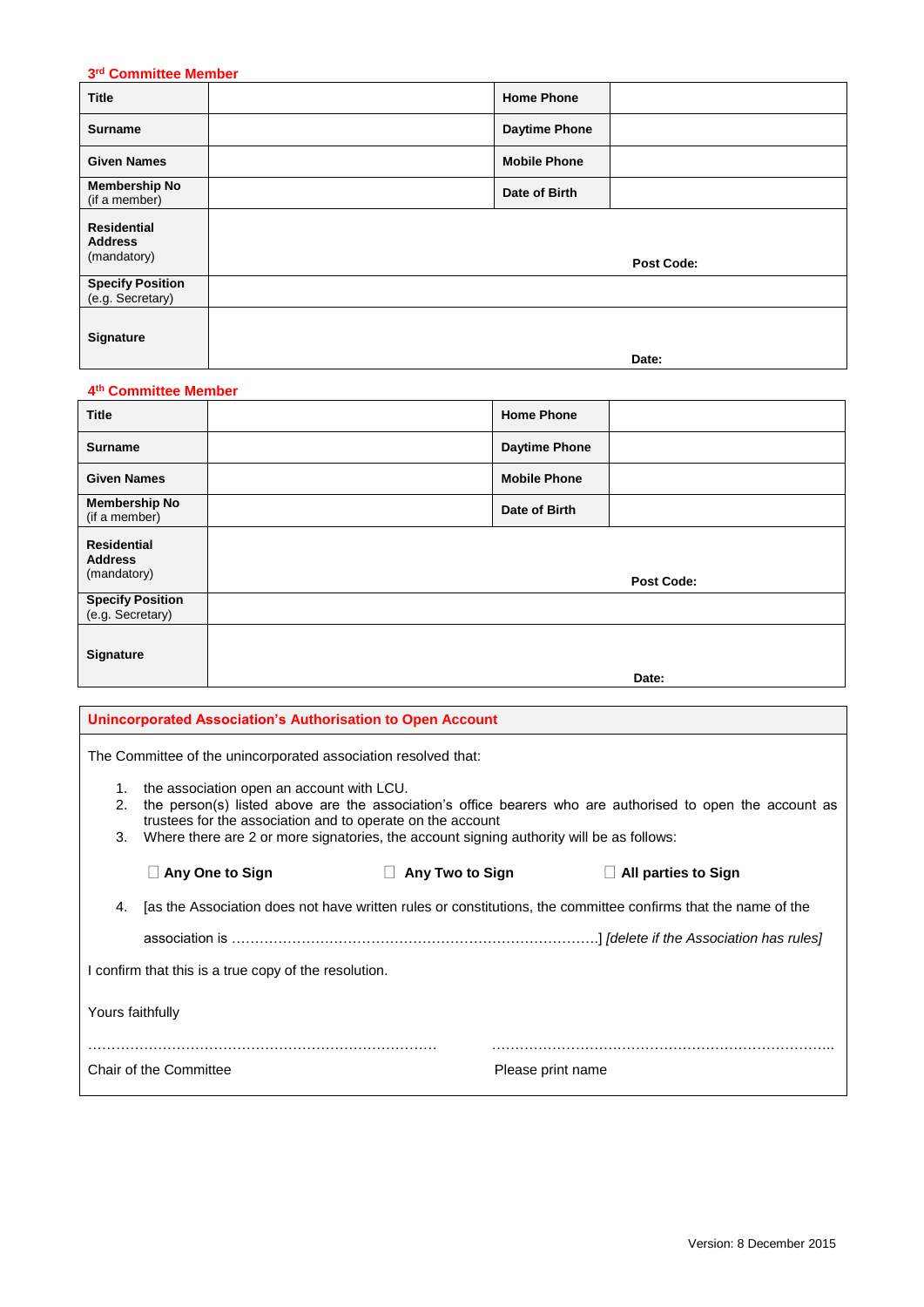| <b>Selecting Your Accounts and Access Facilities</b> |                     |                         |                         |
|------------------------------------------------------|---------------------|-------------------------|-------------------------|
| <b>Choice of Account Types:</b>                      | $\Box$ On Call (S1) | $\Box$ e*Savers (S50)   | Intelligent Savers (S8) |
| <b>Choice of Access Facilities:</b>                  | VISA card           | $\Box$ Internet Banking | <b>O</b> leStatements   |
|                                                      | Cheaue Books        | $\Box$ Deposit Books    |                         |

| <b>Office Use Only:</b>                                                                                                    |                                                                                                                       |
|----------------------------------------------------------------------------------------------------------------------------|-----------------------------------------------------------------------------------------------------------------------|
| Date of Admission to Membership                                                                                            |                                                                                                                       |
| Record of Identification Procedure for the Unincorporated Association                                                      |                                                                                                                       |
| $\Box$ Member Identification Procedure – Unincorporated Associations carried out                                           |                                                                                                                       |
| $\Box$ Association's name confirmed from Constitution                                                                      |                                                                                                                       |
| Record of Identification Procedures for Committee Members who are not Credit Union members:                                |                                                                                                                       |
| $\Box$<br>1 <sup>st</sup> Committee Member - Member Identification Procedure<br>carried out and document(s) produced were: | L<br>2 <sup>nd</sup> Committee Member - Member Identification Procedure<br>carried out and document(s) produced were: |
|                                                                                                                            |                                                                                                                       |
| $\Box$<br>3rd Committee Member - Member Identification Procedure<br>carried out and document(s) produced were:             | 4 <sup>th</sup> Committee Member - Member Identification Procedure<br>carried out and document(s) produced were:      |
|                                                                                                                            |                                                                                                                       |

| <b>Account Opened/Share Debited</b>       |
|-------------------------------------------|
| Welcome Letter Sent                       |
| Internet Banking access to ATO's provided |
| eStatement register                       |
| Visa Card Ordered                         |
| Cheque Books Ordered                      |
| Deposit Books Ordered                     |

# **Access Facilities Action List Confirmation** Welcome Letter Sent ............................................................................. Staff Member's Signature Operator No ………………